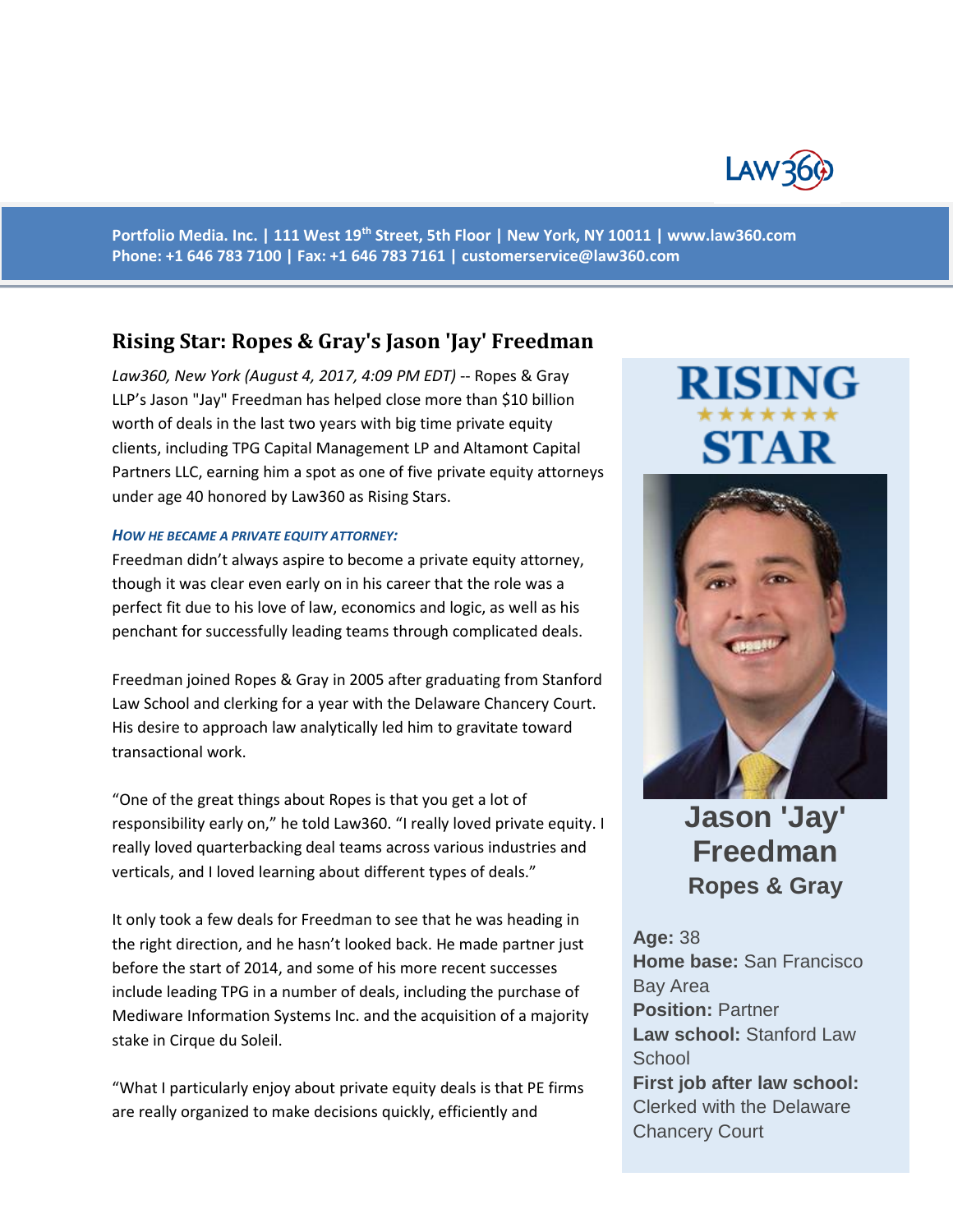correctly," he said.

### *HIS ADVICE TO ATTORNEYS JUST STARTING OUT:*

Freedman says that building connections, both with colleagues and clients, is the key to sustained success. He counts himself lucky for landing at Ropes & Gray, where he was connected right away to TPG and other clients thanks to confidence placed in him by the likes of Julie Jones, a Ropes & Gray partner who has been with the firm for over 20 years, and Al Rose, who has been with the firm since 1991 and is co-chair of its private equity transactions practice group.

"I was a promising, mid-level associate when I started doing deals with TPG," he said. "I met a lot of deal professionals through that role. I grew up with them, sort of."

As Freedman has risen through the ranks, so have some of the people he first worked with at TPG, Altamont, Genstar Capital LLC and other clients. His work in the early days of his career has helped him secure long-term relationships with people who wound up becoming important players at those clients.

"How I cemented those relationships was leading deals and interacting with peers at clients," he said. "Really taking responsibility. Clients value that, it's part of the fabric of their deal process."

"You want to become a trusted adviser," he added. "You need to put yourself in the client's shoes, understand their motivations and goals. When you put yourself in that position, when you fully understand the client, that's when you're going to become essential to that client and really part of their network, their fabric."

### *THE BIGGEST CHALLENGE HE'S FACED:*

Part of being a private equity attorney is understanding that every deal, no matter how big or small, is going to bring with it unique challenges, according to Freedman. He did, however, point to TPG's acquisition of a majority stake in Cirque du Soleil, a transaction that was one of his first as a partner, as a deal that brought with it particularly unique challenges.

"There were a lot of aspects to that deal," he said, pointing to the fact that Cirque du Soleil is based in Canada and that the deal required regulatory approvals.

He also had to deal with media hype around the deal, as anonymously sourced reports that a deal was in the works ran rampant for weeks leading up to the announcement. While the deal had its challenges, it ultimately worked out for both the client and Freedman himself, who now does general work for Cirque du Soleil in addition to being one of TPG's go-to attorneys.

"That's one of the gratifying things about private equity," he said. "The biggest compliment you can get is someone on the other side of the table hiring you. That means they saw you in action and liked what they saw."